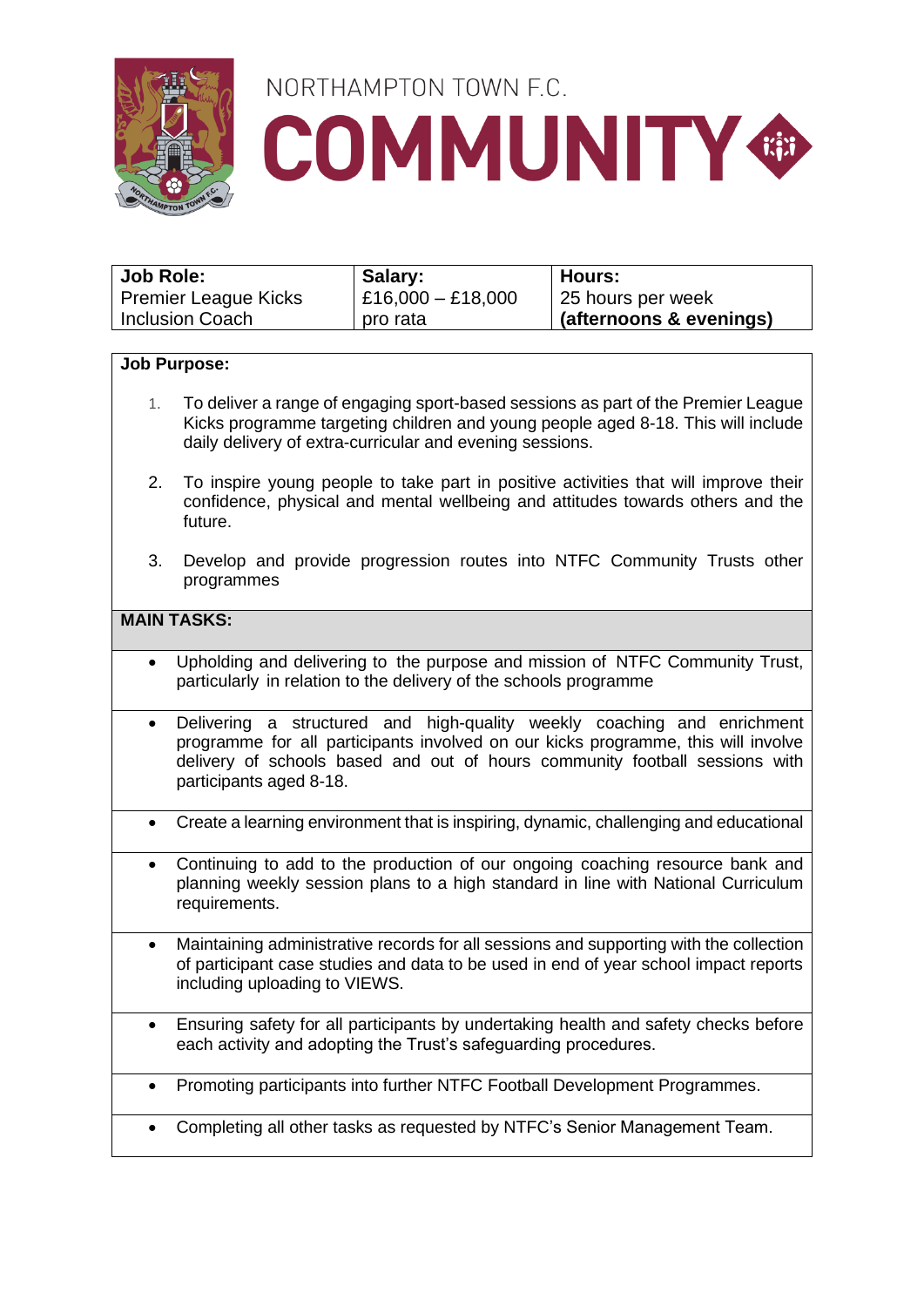

# NORTHAMPTON TOWN F.C. **COMMUNITY GB**

## **Person Specification Description**

## **MINIMUM QUALIFICATIONS**

- FA Level 2 Coaching Football Award
- Safeguarding certificate
- First Aid certificate

### **DESIRABLE QUALIFICATIONS**

- Level 3 Certificate in Supporting PE and School Sport
- Relevant Youth Work Qualifications
- Level 1 or 2 sport / activity based qualifications

## **MINIMUM ESSENTIAL REQUIREMENTS & EXPERIENCE**

- A passion for working with children and young people.
- Solid behaviour management skills.
- Ability to build effective working relationships with young people, teachers, parents/carers and colleagues.
- Experience of working with NEET (not in education, employment or training) groups and with students with EBD (emotional, behavioural difficulties). The ability to deal positively with challenging students who are at risk of school exclusion or disengaged with mainstream education.
- Ability to work effectively within a team understanding roles and responsibilities within the settings
- Ability to build effective working relationships with young people, teachers, parents/carers and colleagues.
- To be a positive role model to participants promoting a positive ethos
- Ability to lead a structured coaching programme working with children of a range of abilities